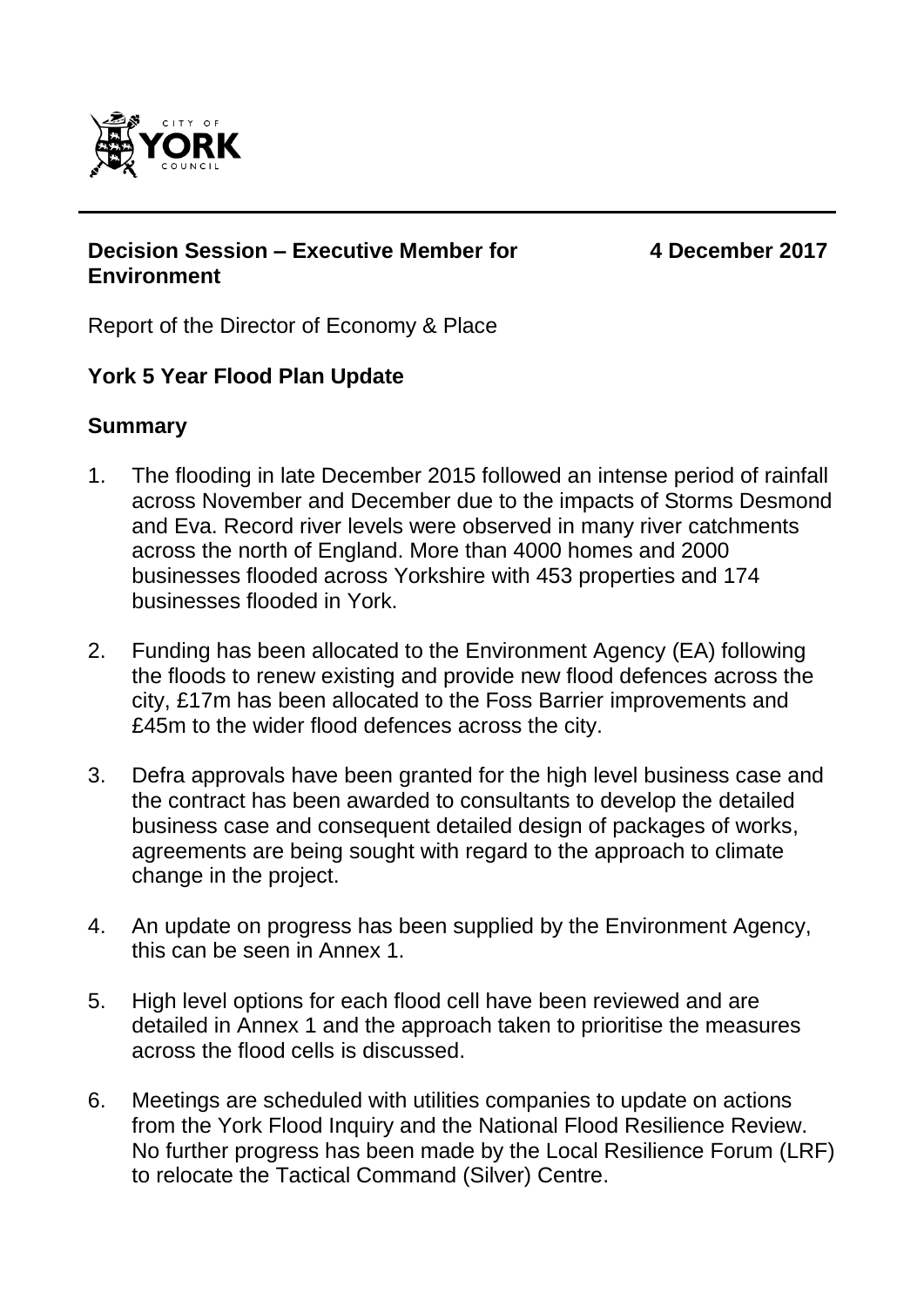7. Work has commenced with the Integrated Catchment Solutions Partnership (iCASP) to further research into Natural Flood Risk Management processes and appraisals, City of York Council are fully involved in all aspects of this work.

### **Recommendations**

8. The Executive Member for the Environment is asked to note the update report and the evidence presented by the Environment Agency in the session, feedback is sought from the Executive Member on all content.

### **Background**

- 9. Following the development and publication of the York Five Year Plan [\(https://www.gov.uk/government/publications/york-5-year-flood-plan\)](https://www.gov.uk/government/publications/york-5-year-flood-plan) the EA have developed the Defra Strategic Outline Business Case and financial approvals have been sought and obtained from Defra. This is a significant hurdle for any major project.
- 10. The Environment Agency continue to work closely with City of York Council on all aspects of the York Five Year Plan, an update has been provided by the EA at Annex 1.
- 11. The high level options identified for each community in the York Five Year Flood Plan have been considered further during the summer and an initial explanation of the methods and process used to identify the priority of action across flood cells was discussed at the  $4<sup>th</sup>$  September 2017 Decision Session, an action was taken to further report on all methods used and plans to take forward these measures. The Environment Agency have made this information available at Annex 1.
- 12. The review of the York Flood Inquiry provided to the Executive Member in the 4<sup>th</sup> September 2017 Decision Session raised further questions on how utility companies are responding to the York Flood Inquiry and the National Flood Resilience Review and the progress that is being made by all partners in the development of a new location for the Strategic Command (Silver) Group.
- 13. All utilities companies are represented at the North Yorkshire LRF Lifeline Services Group quarterly meetings, the September Lifeline meeting was held before the actions of the  $4<sup>th</sup>$  September Decision Session were confirmed but City of York Council Emergency Planning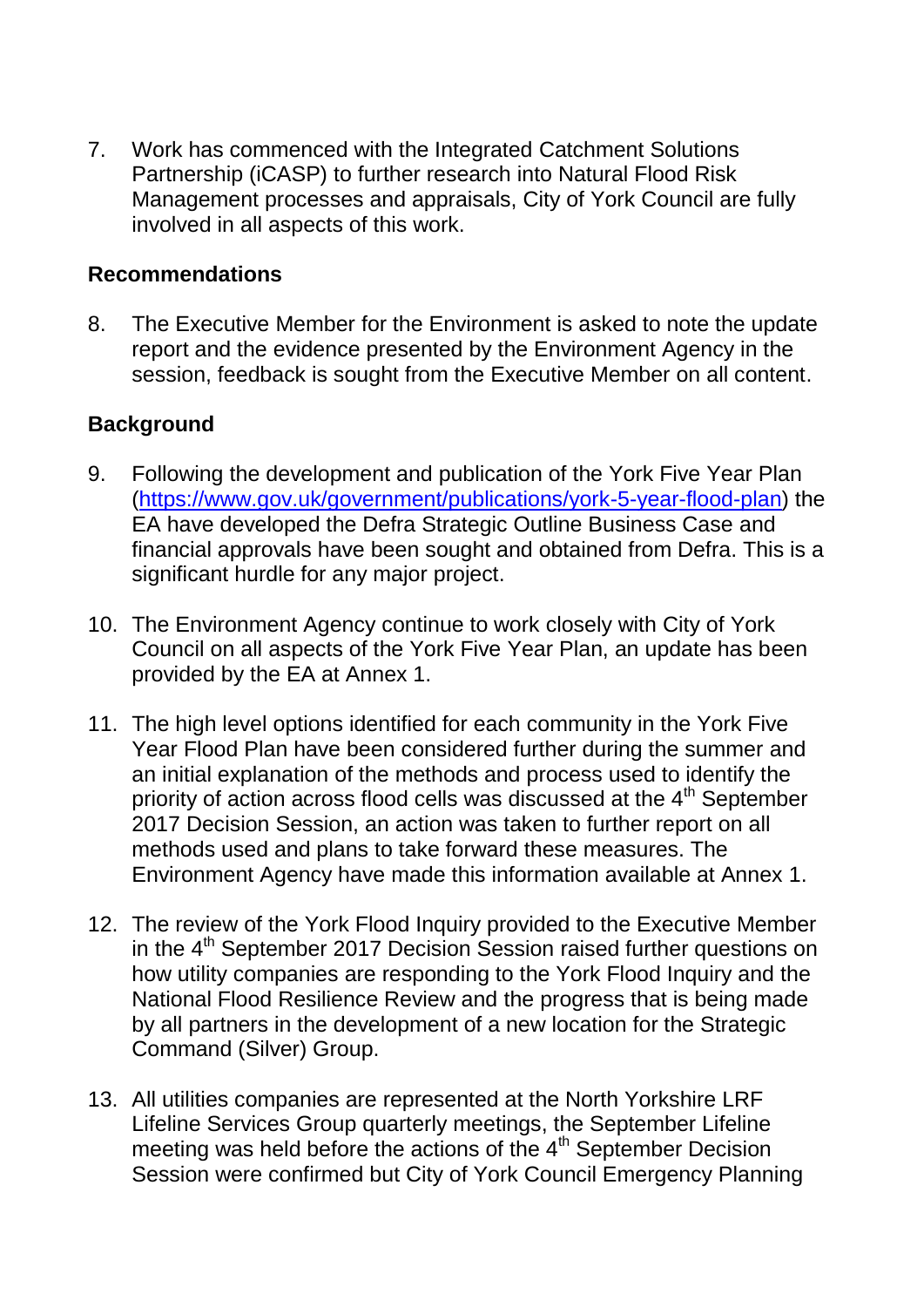Officers are scheduled to attend the next meeting on the  $7<sup>th</sup>$  December. All Category 2 responders attend the meeting, initial feedback of the discussion at the meeting will be provided for the minutes of the  $4<sup>th</sup>$ December Decision Session.

- 14. The work to identify alternative Silver Command locations is ongoing and sits with NYCC as the secretariat of the LRF.
- 15. Additional resources have been committed to develop and deliver the work identified in the inquiry, an Emergency Planning Assistant role is currently being recruited with interviews scheduled for 11<sup>th</sup> and 12<sup>th</sup> December 2017, the development of community flood resilience measures is a core function of this post.
- 16. The role of natural flood risk Management / catchment scale measures was debated at the  $4<sup>th</sup>$  September meeting, a core concern was the ways in which the effectiveness of such interventions can be measured to allow them to input into scheme appraisals and to identify flood risk or other funding opportunities. One of the key issues identified was the lack of telemetry and monitoring in the further reaches of catchments and small scale tributaries to show reductions in peak flood flows following the adoption of these measures.
- 17. The iCASP initiative has developed a workstream based around natural flood risk management and a workshop was held on the  $19<sup>th</sup>$  September 2017 to co-develop a range of research topics to better understand these approaches, City of York Council attended the workshop and one of the outputs was the need for a better understanding of catchment scale monitoring. Further updates will be brought to a future decision session as this work develops.

## **Consultation**

18. Public consultation on the York Five Year Plan was held in late November 2016 and quarterly newsletters have been developed by the EA to further inform on progress. The Economy & Place Scrutiny Committee Scrutiny Committee received a paper detailing progress at their 4<sup>th</sup> March 2017 meeting and regular formal updates will be provided to the Executive Member for Environment and the Economy & Place Scrutiny Committee at quarterly and six month frequencies respectively.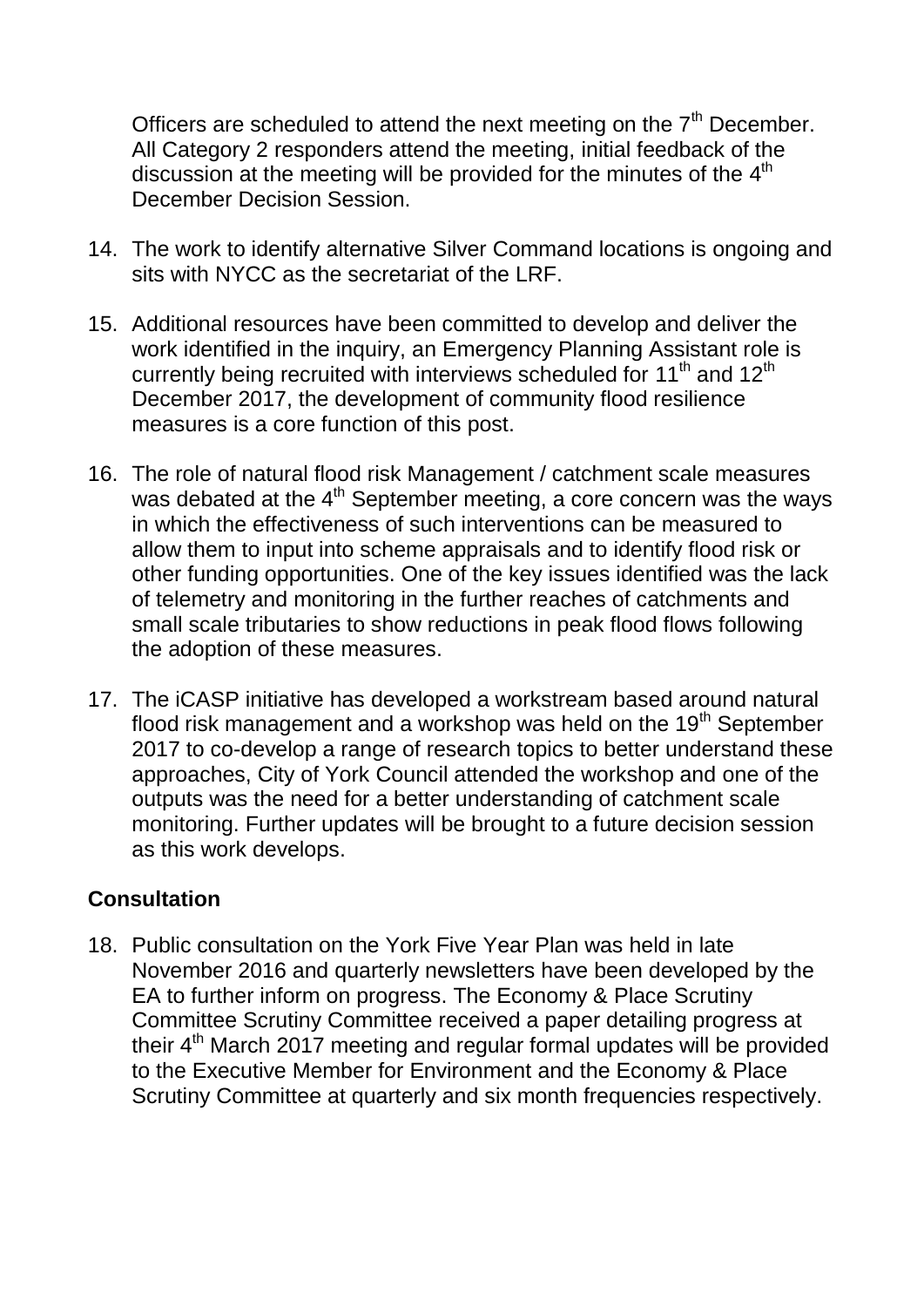19. Detailed public consultation events will be held in each community following the production of the long list of options and further refinement of the preferred options.

## **Options**

20. The principal options open to the Executive Member for Environment are to comment on and review the work undertaken to date and the future work identified to date and the representations made by the Environment Agency.

# **Analysis**

- 21. Ongoing liaison will continue between the Executive Member for Environment and the CYC Flood Risk and Asset Manager, future briefings to the Executive Member for Environment Decision Session will be made to ensure key outputs and decisions are supported by CYC and to provide formal opportunities for members and the public to consult. Further recommendations will be made for agreement at these sessions.
- 22. City of York Council Officers welcome the programme details provided in Annex 1 of this report and endorse the continued development a wide ranging programme as soon as practically possible.

## **Council Plan**

**23.** Improved provision of flood defences supports a prosperous city for all through safer communities for residents, businesses and visitors, a wide range of consultation events will ensure this is in line with the needs and expectations of local communities.

# **Implications**

- 24. **Financial** *–* Funding is allocated directly to the EA, the additional funding of £45M is available to be directed towards key flood risk projects in the city in the short term. The extent of required works may require wider funding and Defra funding bids will be developed. There are likely to be contribution requirements as part of this wider work. This will be developed further and consulted upon later in 2017.
- 25. **Property**  The Site Investigation programme will include sites under CYC ownership and/or control, consultation will be carried out with Estates teams and all relevant agreements will be put in place.